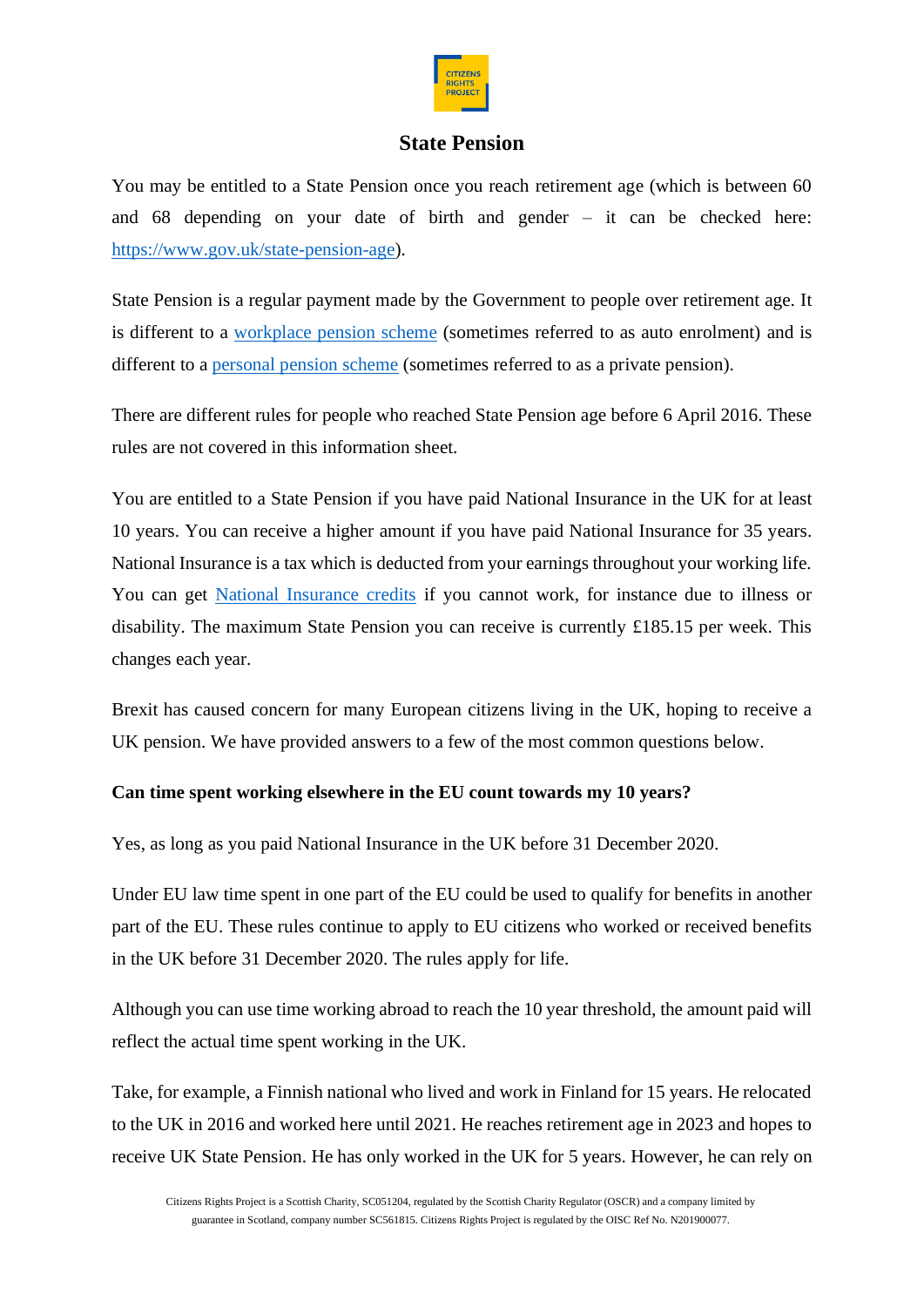

his time working in Finland to meet the 10 year requirement and is therefore eligible for UK State Pension. The payment he receives will reflect the fact that he has only worked in the UK for 5 years. He may be able to receive a separate pension from Finland, based on his time working there.

### **What if I moved to the UK after 1 January 2021?**

If you moved to the UK on or after 1 January 2021, you are not covered by the Withdrawal Agreement. However, the EU-UK Trade and Co-operation Agreement provides the same protection for pensions. You can still count time working in the EU towards the 10 year qualifying period for a UK pension.

However, to receive a UK pension, you would need to have paid UK National Insurance. If you had already retired before moving to the UK, and have never worked here, you will not be able to receive a UK State Pension.

### **What happens to my UK pension if I move back to my country of birth?**

You can carry on receiving your UK State Pension if you move to live in the EU. This applies even if you left the UK before Brexit. The UK Government's Guidance provides the example of a Slovenian national who worked and has paid or been credited with National Insurance contributions for 8 years in the UK between 2001 and 2009 and is living and working in Slovenia on 31 December 2020. The Guidance confirms that:

"…they will still be able to rely on these past periods for rights derived from them. In this case they will be able to rely on these contributions when they come to claim their State Pension… and so will be able to aggregate periods of insurance in Slovenia to meet the minimum qualifying period in the UK, and their UK State Pension will increase in line with those in the UK while they live in the EU."

### **Where can I get more help or advice?**

- The Pension Service <https://www.gov.uk/contact-pension-service>
- The International Pensions Centre <https://www.gov.uk/international-pension-centre>
- Money & Pension Service <https://moneyandpensionsservice.org.uk/>
- Citizens Advice Scotland [https://www.citizensadvice.org.uk/scotland/debt-and](https://www.citizensadvice.org.uk/scotland/debt-and-money/pensions/types-of-pension/state-pension/)[money/pensions/types-of-pension/state-pension/](https://www.citizensadvice.org.uk/scotland/debt-and-money/pensions/types-of-pension/state-pension/)
- Age UK <https://www.ageuk.org.uk/information-advice/money-legal/pensions/>

Citizens Rights Project is a Scottish Charity, SC051204, regulated by the Scottish Charity Regulator (OSCR) and a company limited by guarantee in Scotland, company number SC561815. Citizens Rights Project is regulated by the OISC Ref No. N201900077.